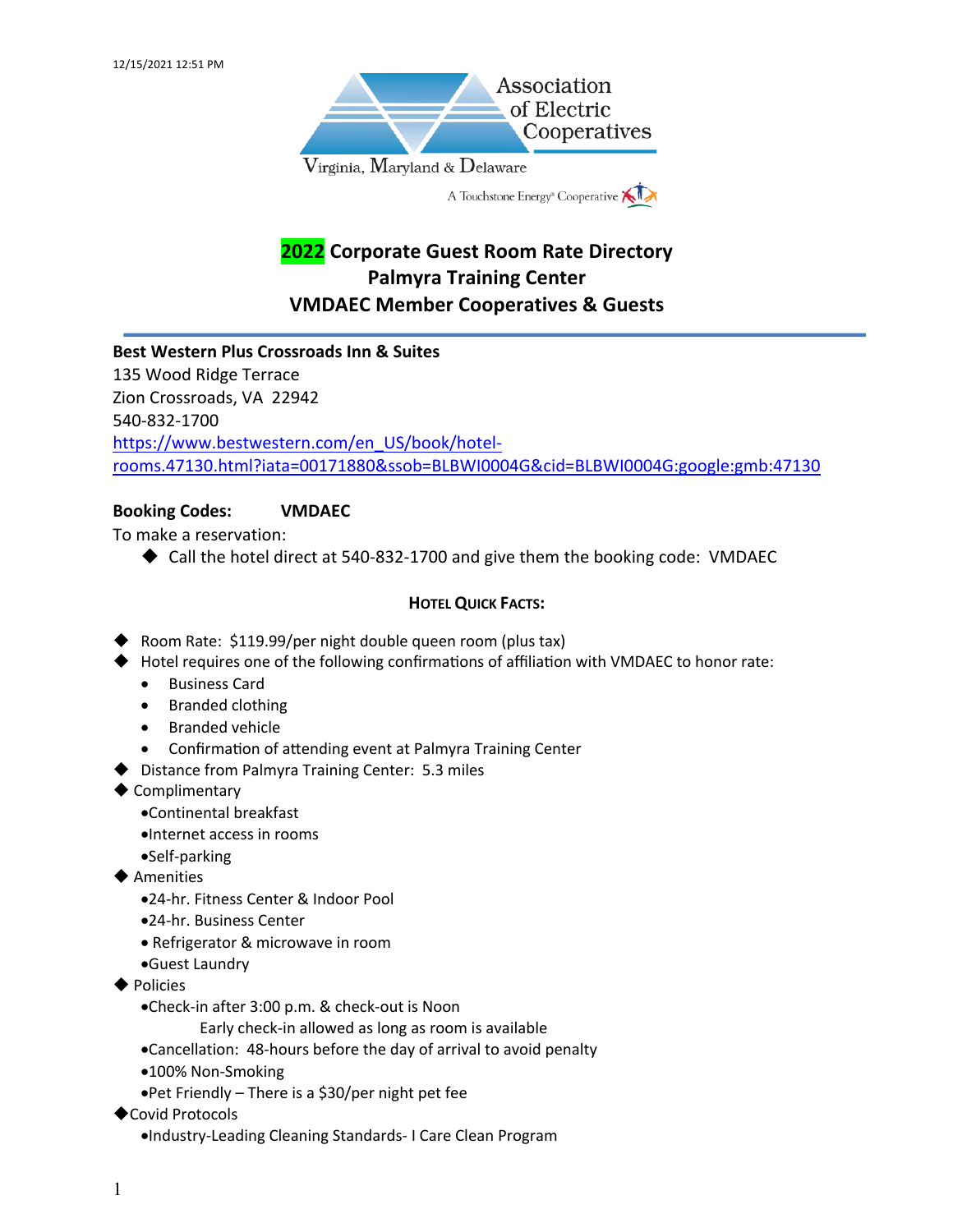# **Comfort Inn Monticello** 2097 Inn Drive Charlottesville, VA 22911 (434) 977-3300 https://www.choicehotels.com/virginia/charlottesville/comfort-inn-hotels/va382?brand=CI

## **Booking Code: VMDAEC (Booking Code: LVMDAE)**

https://www.choicehotels.com/virginia/charlottesville/comfort-innhotels/va382/rates?ratePlanCode=LVMDAE

To make a reservation: Copy and paste the link (above) into your Internet browser, enter your arrival and departure dates, then click continue. Rate is subject to availability.

- $\blacklozenge$  Room Rate: \$84.95/per night Single or Double occupancy standard room (plus tax = \$93.70)
- $\blacklozenge$  Distance from Palmyra Training Center: 13.5 miles
- $\blacklozenge$  Complimentary
	- •breakfast buffet
	- •all day coffee service
	- •internet access in rooms
	- •parking
- $\blacklozenge$  Amenities
	- •Fitness Facility
	- •Mini Refrigerator in room
	- •Outdoor pool (seasonal)
	- •Business Center
	- •Guest Laundry
- $\blacklozenge$  Policies
	- •Check-in after 3:00 p.m. & check-out by 11:00 a.m.
	- Cancellation: If you wish to cancel, please do so 48 hours prior to arrival to avoid cancellation penalties
	- •No Smoking
	- •Service animals welcome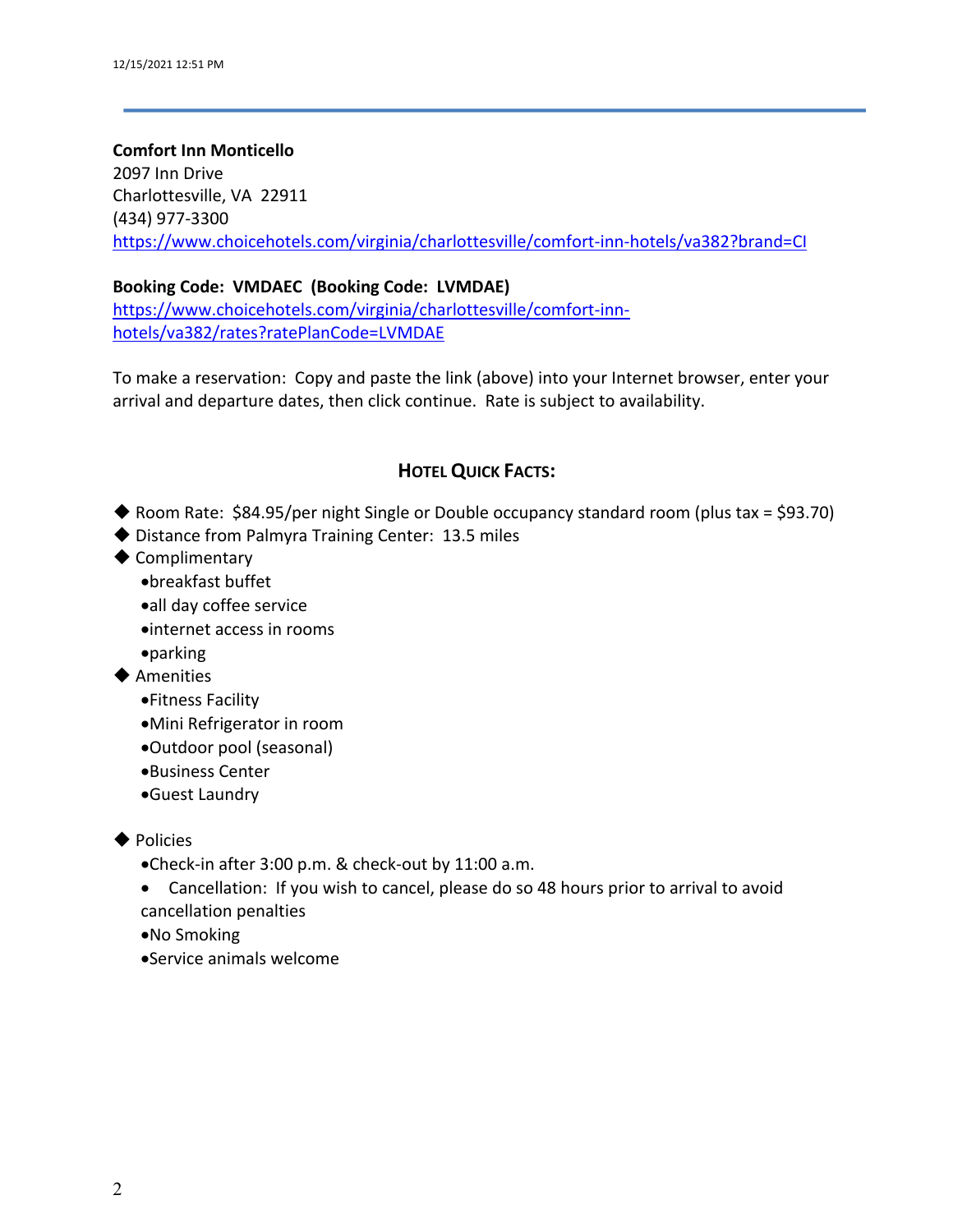#### **Hilton Garden Inn Charlottesville**

1793 Richmond Road Charlottesville, VA 22911 (434) 979-4442 https://hiltongardeninn3.hilton.com/en/hotels/virginia/hilton-garden-inn-charlottesville-CHOCHGI/index.html?SEO\_id=GMB-HI-CHOCHGI

**Corporate ID number**: 3158528

Reservations link: www.charlottesville.stayhgi.com

To make a reservation:

- Copy and paste the link (above) into your Internet browser
- Enter your arrival and departure dates, then click on close.
- Enter the number of guests, then click on close
- Click on "special rates" and enter the Corporate ID Number under Corporate Account. When finished, click on close
- Click on Check Rooms & Rates
- If the dates you enter are available, your choice of rooms will populate.

- $\blacklozenge$  Room Rate: \$129/per night Single or Double occupancy room (plus tax)
- $\blacklozenge$  Rate honored for arrivals Sunday Thursday
	- Does not include overnight stay on Friday or Saturday
- $\blacklozenge$  Distance from Palmyra Training Center: 14.5 miles
- $\blacklozenge$  Complimentary
	- •internet access in rooms
- •parking
	- •shuttle service
- $\blacklozenge$  Amenities
	- •Hilton Honors Rewards Program
	- •24-hour Fitness Room
	- •24-hour Business Center
	- •Coin Laundry
	- •Indoor pool & spa
	- •Restaurant & Lounge with Room Service nightly
- $\blacklozenge$  Policies
	- •Check-in after 3:00 p.m. & check-out is Noon
	- •Cancellation: 48-hours before the day of arrival to avoid penalty
	- •100% Non-Smoking
	- •Service animals welcome